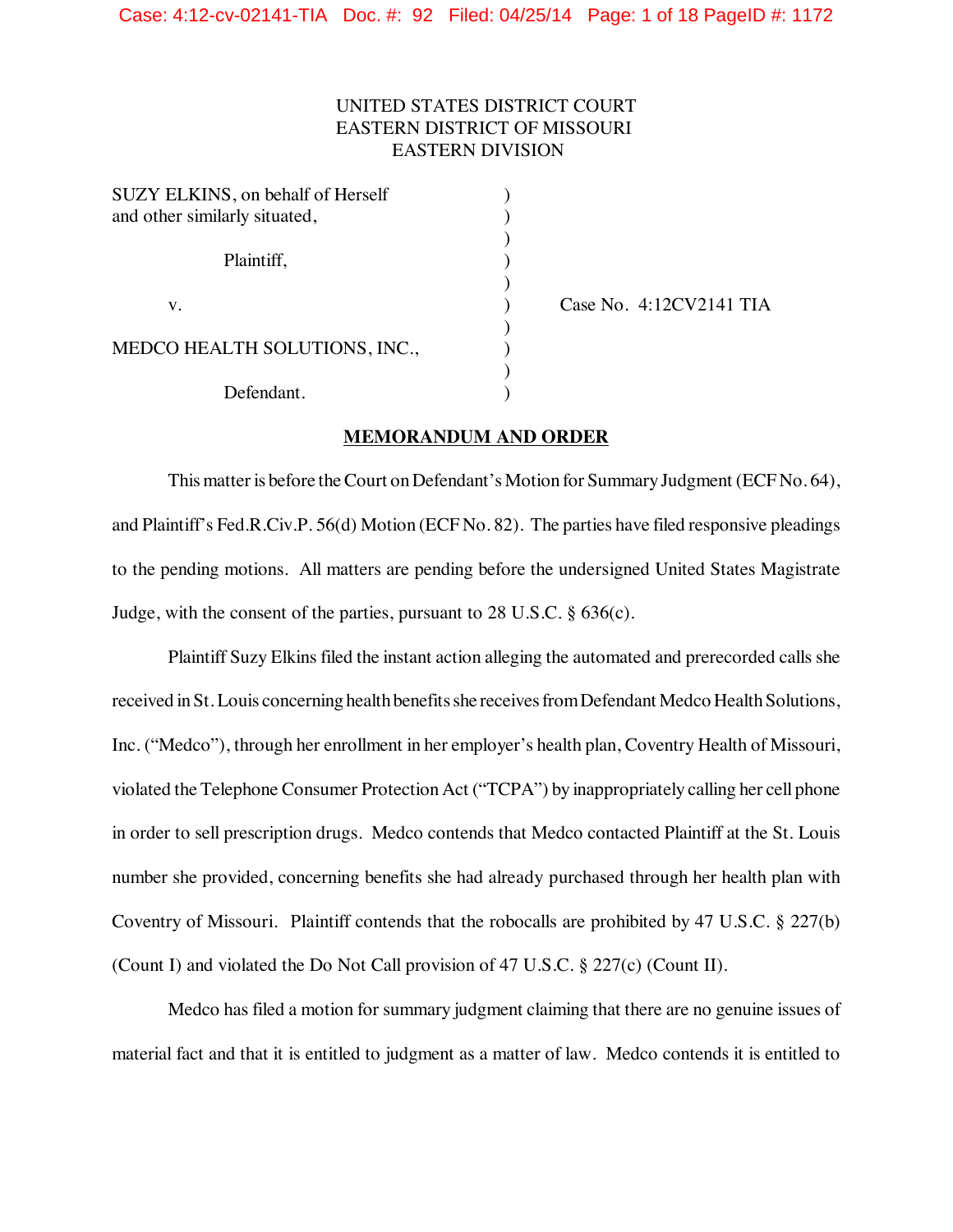## Case: 4:12-cv-02141-TIA Doc. #: 92 Filed: 04/25/14 Page: 2 of 18 PageID #: 1173

judgment on all of Plaintiff's TCPA claims inasmuch as she expressly consented to be called at the number she provided when she gave the telephone number as her contact number related to her healthcare benefits. With respect to her "Do Not Call" claim, Medco contends it is entitled to judgment as a matter of law inasmuch as the healthcare-related calls at issue did not constitute telemarketing or telephone solicitations andwere also made pursuant to Medco's established business relationship with Plaintiff. In addition to filing opposition thereto, Plaintiff has filed a motion for additional time to conduct discovery. Because the undisputed facts demonstrate that Medco Health Solutions, Inc. is entitled to judgment as a matter of law, the undersigned will grant the motion for summary judgment.

In its Answer, Defendant asserted as affirmative defenses that Plaintiff is barred from recovering any amounts from Medco because she consented to the conduct of Medco now alleged to be wrongful and/or her prior express consent; and her claims are barred because Medco was complying with each of its contractual obligations. (Answer, ECF No. 20 at  $\mathbb{I}$  13, 23, 25, 29).

Pursuant to Rule 56(c), Federal Rules of Civil Procedure, a court may grant summary judgment if the information before the court showsthat there are no material issues of fact in dispute and that the moving party is entitled to judgment as a matter of law. Anderson v. Liberty Lobby, Inc., 477 U.S. 242, 247 (1986). The burden of proof is on the moving party to set forth the basis of the motion, Celotex Corp. v. Catrett, 477 U.S. 317, 323 (1986), and the court must view allfacts and inferencesin the light most favorable to the non-moving party, Matsushita Elec. Indus. Co. v. Zenith Radio, 475 U.S. 574, 587 (1986). Once the moving party shows there are no material issues of fact in dispute, the burden shifts to the adverse party to set forth facts showing there is a genuine issue for trial. Id. "[T]he nonmovant must respond by submitting evidentiary materials that 'set out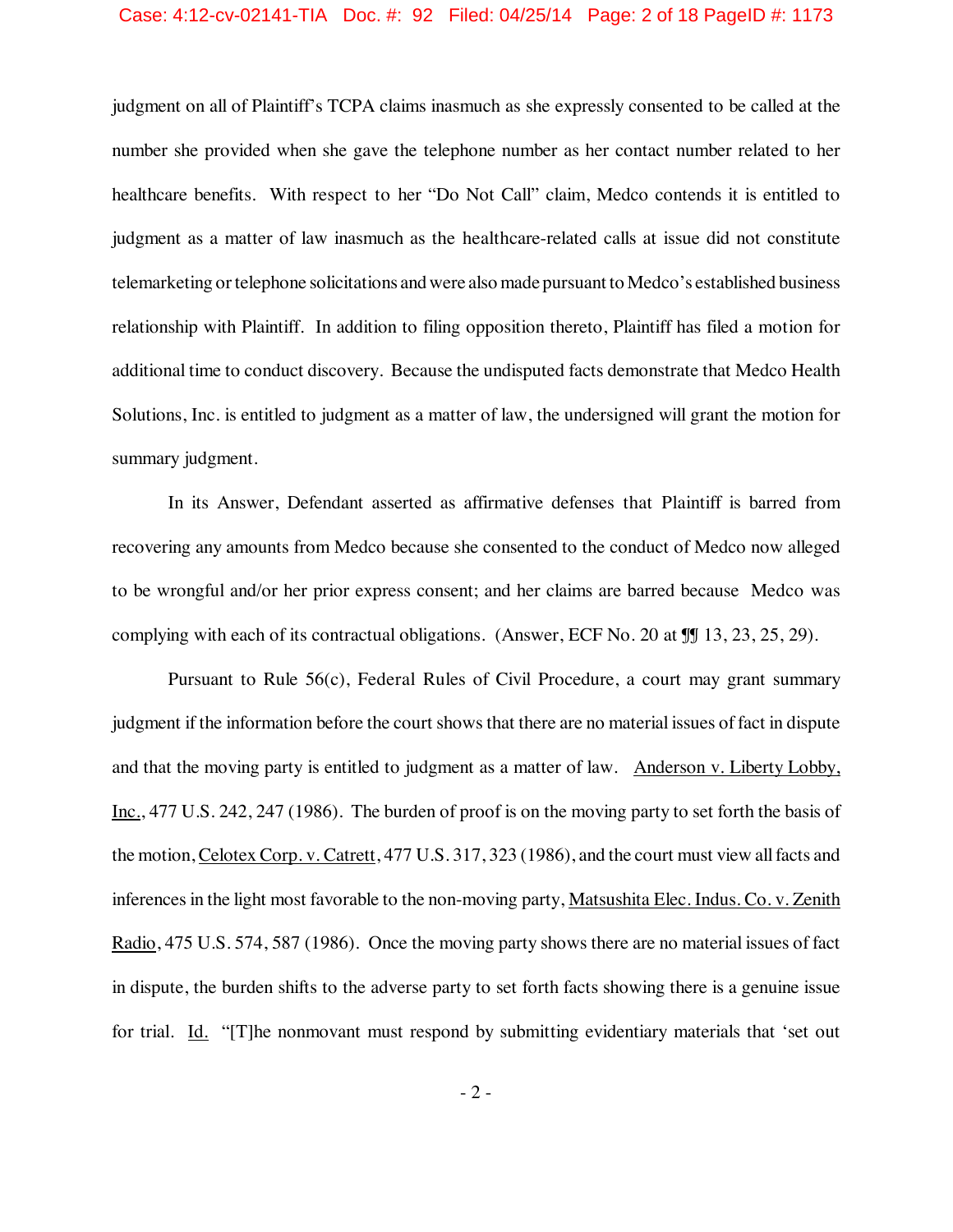## Case: 4:12-cv-02141-TIA Doc. #: 92 Filed: 04/25/14 Page: 3 of 18 PageID #: 1174

specific facts showing a genuine issue for trial.'" Celotex, 477 U.S. at 323 (quoting Fed. R. Civ. P.  $56(e)(2)$ ). The non-moving party may not rest upon her pleadings, but must come forward with affidavits or other admissible evidence to rebut the motion. Id., at 324. The nonmovant must "explain the legal significance of her factual allegations beyond the mere conclusory statements importing the appropriate terms of art." Quinn v. St. Louis Cnty., 653 F.3d 745, 752 (8th Cir. 2011).

In passing on a motion for summary judgment, the Court must review the facts in a light most favorable to the party opposing the motion, and give that party the benefit of any inference that logically can be drawn from those facts. Buller v.Buechler, 706 F.2d 844, 846 (8th Cir. 1983). The Court is required to resolve all conflicts of evidence in favor of the nonmoving party. Robert Johnson Grain Co. v. Chem. Interchange Co., 541 F.2d 207, 210 (8th Cir. 1976). At the summary judgment stage, the undersigned will not weigh the evidence and decide the truth of the matter, but rather the undersigned need only determine if there is a genuine issue of material fact for trial. Anderson, 477 U.S. at 249. Summary judgment is not appropriate unless all the evidence points one way and is susceptible to no reasonable inferences sustaining the position of the nonmoving party." Hindman v. Transkrit Corp., 145 F.3d 986, 990 (8th Cir. 1998) (citations omitted); Bassett v. City of Minneapolis, 211 F.3d 1097, 1099 (8th Cir. 2000). Material facts are those "that might affect the outcome of the suit under the governing law," and a genuine material fact is one "such that a reasonable jury could return a verdict for the nonmoving party." Anderson, 477 at 248. Further, if the nonmoving party hasfailed to "make a showing sufficient to establish the existence of an element essential to that party's case, ... there can be 'no genuine issue as to any material fact,' since a complete failure of proof concerning an essential element of the nonmoving party's case necessarily renders all other facts immaterial." Celotex, 477 U.S. at 322-23.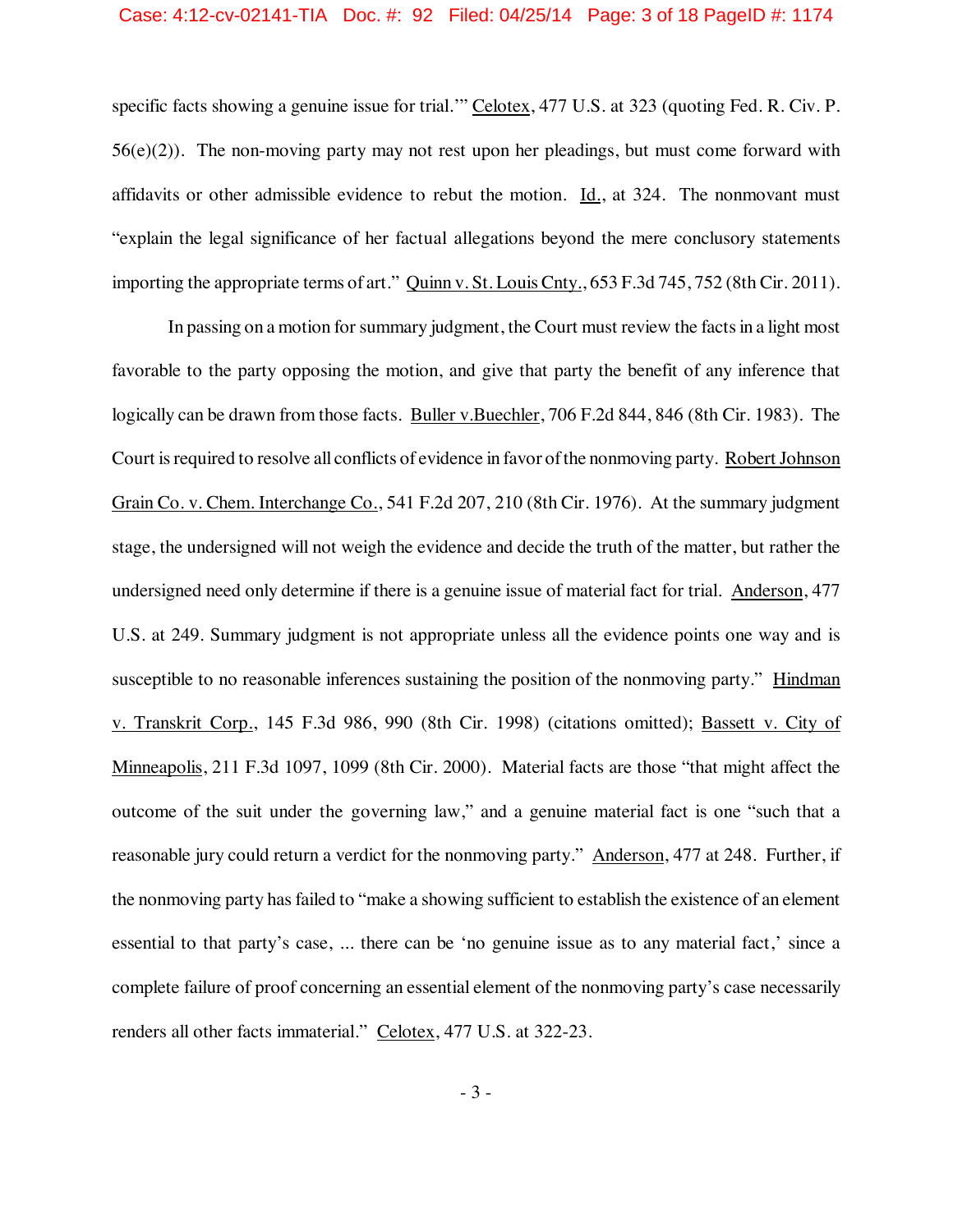## Case: 4:12-cv-02141-TIA Doc. #: 92 Filed: 04/25/14 Page: 4 of 18 PageID #: 1175

Nonetheless, it is clear to survive summary judgment, a plaintiff must support his/her allegations with sufficient probative evidence to permit a finding in the plaintiff's favor based upon more than mere speculation, conjecture, or fantasy. Putnam v. Unity Health Sys., Inc. 348 F.3d 732, 733-34 (8th Cir. 2003). "Mere allegations, unsupported by specific facts or evidence beyond the nonmoving party's own conclusions, are insufficient to withstand a motion for summary judgment." Thomas v. Corwin, 483 F.3d 516, 526-27 (8th Cir. 2007). "Simply referencing the complaint, or alleging that a fact is otherwise, is insufficient to show there is a genuine issue for trial." Kountze ex rel. v. Hitchcock Foundation v. Gaines, 2008 WL 2609197, at \* 3 (8th Cir. 2008). "'Only disputes over the facts that might affect the outcome of the suit under the governing law will properly preclude the entry of summary judgment.'" Bass v. SBC Commc'ns, Inc., 418 F.3d 870, 872-73 (8th Cir. 2005) (quoting Anderson, 477 U.S. at 248). Thus, Plaintiff, even though the non-moving party for summary-judgment purposes, "must still 'present[] evidence sufficiently supporting the disputed material facts [such] that a reasonable jury could return a verdict in [its] favor." Pope v. ESA Servs, Inc., 406 F.3d 1001-1003-04 (8th Cir. 2005) (quoting Gregory v. City of Rogers, 974 F.2d 1006, 1010 (8th Cir. 1992)). "[T]he mere existence of some alleged factual dispute between the parties will not defeat a motion for summary judgment; the requirement is that there be no genuine issue of material fact." Anderson, 477 U.S. at 247-48.

## **The Undisputed Evidence before the Court on the Motion**

Viewing all facts and drawing all reasonable inferences in the light most favorable to the nonmoving party, A. Brod, Inc. v. SK & I Co., L.L.C., 998 F. Supp. 314, 320 (S.D.N.Y. 1998) the Court sets forth the following facts as established by the records submitted by the parties: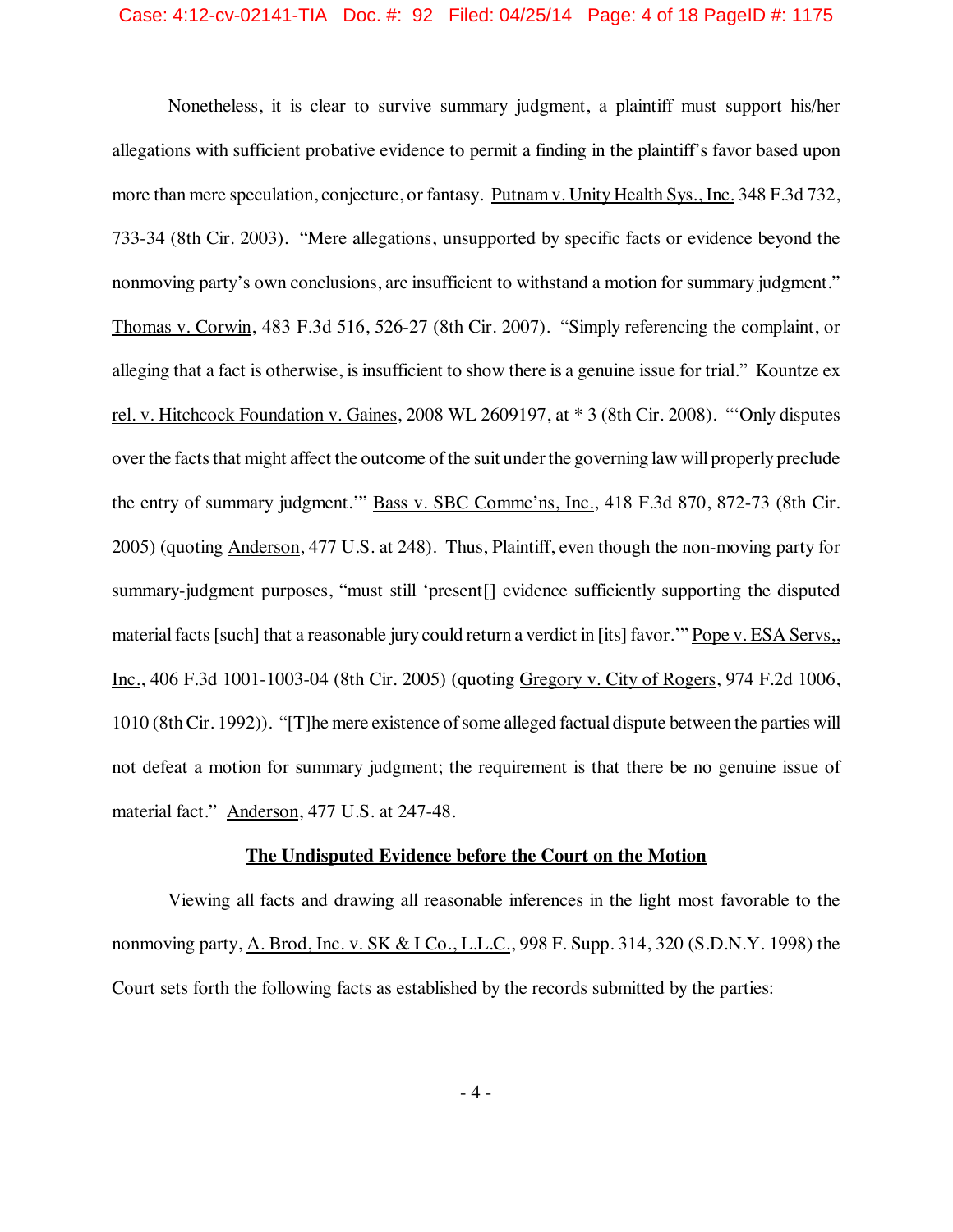## **1. Background**

Plaintiff Suzy Elkins has been enrolled to receive prescription benefit management services through a group plan offered by her employer, and Plaintiff re-enrolled on December 8, 2011 after her employer changed plans to receive prescription benefit management services from Medco through Coventry Health Care of Missouri ("Coventry"). (Day Decl. at ¶ 3; Miller Decl. at ¶ 4).

Plaintiff executed the "Enrollment and Change Form" when she enrolled in her health plan, and she identified "314-922-0901" as her area code and home number on the form and certified that the information she provided was true and accurate. (Miller Decl. at ¶ 5, Exh. A). In the enrollment form Plaintiff certified that she carefully read and agreed to abide by the provisions of the Group Health Agreement, Certificate of Coverage and Benefit Riders under which she enrolled. (Id.).

The Certificate of Coverage ("Certificate") states that Coventry may use and share the personal information provided for treatment, payment, and health care operations and may use or share the personal information with "other businesses who work for the Plan ... [t]o tell You about treatment options or health related services." (Miller Decl., Exh. B at 70). The Certificate also provides that the members have certain rights including the right to ask for restrictions, and apprised the members to read the Coventry Notice of Privacy Practices for more information. (Id.). Plaintiff never provided notice as required by the Certificate of Coverage and Notice of Privacy Practices that she should not be contacted at the number she provided with respect to her health benefits, including the Maintenance Drug Program. (Day. Decl., Exh. 1).

Plaintiff was issued a Medco/Coventry health and prescription benefit card with Medco identified on the face of the card. (Miller Decl. at ¶10, Exh. F). Plaintiff utilized Medco's prescription benefit management services to fill twelve prescriptions from January 1 to June 1, 2012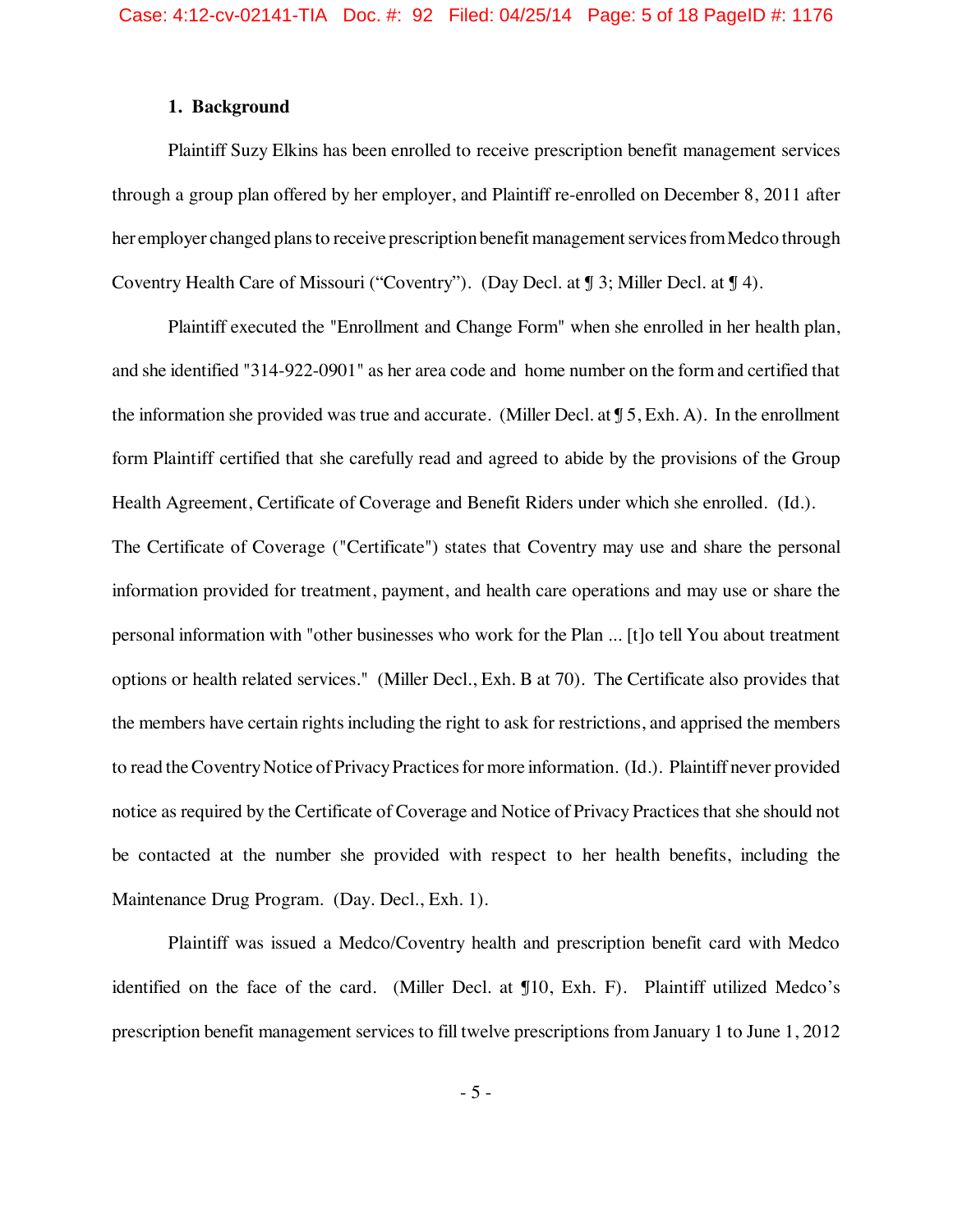## Case: 4:12-cv-02141-TIA Doc. #: 92 Filed: 04/25/14 Page: 6 of 18 PageID #: 1177

at one of Medco's retail-network pharmacies. (Day Decl. at ¶¶ 4-5). In January, February, March, April, May, and June 2012, Plaintiff submitted prescription claims to Medco for thirty-day supplies of maintenance medications. (Id. at  $\sqrt{5}$ ). Medco records show that Plaintiff submitted prescription claims for thirty-day supplies of maintenance medications, and under the terms of the plan, she was charged a full co-pay each time she refilled a thirty-day supply. (Id. at ¶ 5).

Plaintiff certified that she agreed to abide by the Prescription Drug Rider for her health plan and the Maintenance Drug Program as set forth therein. (Miller Decl. at ¶ 8, Exh. D). The Maintenance Drug Program provides in relevant part: "The Coverage for a Covered Drug or Prescription Drug dispensed for the purpose of maintenance from either GHP's designated mail order provided or through a maintenance pharmacy contracted to provide a ninety (90) day supply subject to the quantity limits in Section 1(c), Monthly Supply, at the preferred rate upon payment of up to 3 Copayments shall be the amount sufficient to provide for no more than a three (3) month supply." (Miller Decl., Exh. D at 4).

In the Notice of Privacy Practices("Notice"), Coventry delineated that information collected would include "your name, address, phone number, Social Security number, date of birth, marital status, employment information, or medical history." (Miller Decl., Exh. C at 1). The Notice specified that Coventry may share the personal information as part of our operations in servicing your benefits including general administrative activities such as pharmacy benefits administration." Id. at 2). "For example, we may use or share your personal information in order to evaluate the quality of health care delivered, to remind you about preventative care, or to inform you about a disease management program" and lists specific examples of business associates that may use the information including "those companies providing your pharmacy or behavioral health benefits." (Id. at 2-3).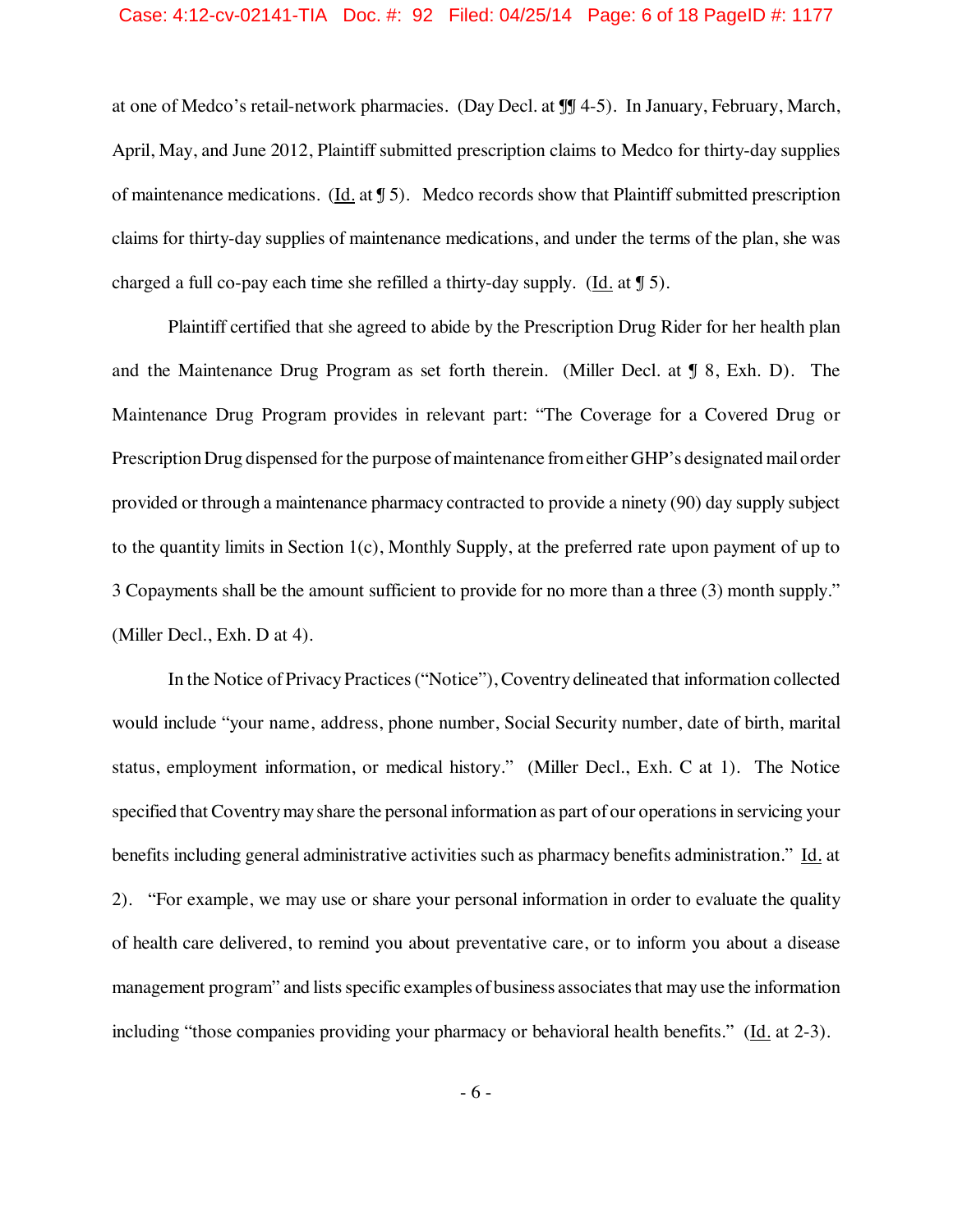## Case: 4:12-cv-02141-TIA Doc. #: 92 Filed: 04/25/14 Page: 7 of 18 PageID #: 1178

Under her health insurance plan, Plaintiff is not required to purchase prescriptions from Medco Pharmacy. (Miller Decl., Exh. B at 14). "You may choose from among qualified Providers to service Your health care needs." (Id.).

## **2. The June 28 and July 5, 2012 Telephone Calls**

After Medco identified Plaintiff as not utilizing the cost-savings maintenance benefit for which she was eligible, Medco scheduled her to receive a call at the contact number she provided as her home phone number on her health plan enrollment form. (Day Decl. at ¶ 7). Under the terms of the maintenance prescription benefit, certain ofPlaintiff's maintenance prescriptions could be distributed in a ninety-day quantity at significant savings. (Day Decl. at  $\sqrt{96}$ ).

Plaintiff received telephone calls from Medco on June 28 and July 5, 2012. (Day Decl. at  $\mathbb{I}$ 8-10). A Medco representative attempted to call Plaintiff, but was unable to reach her on June 28, 2012. (Id.). The purpose of the call was to apprise her about the maintenance benefit available under her plan, the benefit of obtaining a ninety-day supply of her maintenance prescription. (Id. at ¶ 7; Exh. D at 5). Another purpose of the call was to encourage Plaintiff to call Medco pharmacists to discuss other "medication and health concerns" with pharmacists from the Medco Pharmacy inasmuch as this is one of the pharmacy benefit management services available under her specific health plan. (Id.). Listed in the call scripts as speaking points were the following:

Getting started with Medco Pharmacy is easy. We can even contact your doctor for you.

Can save you money.

Convenient to use.

Safe and effective care.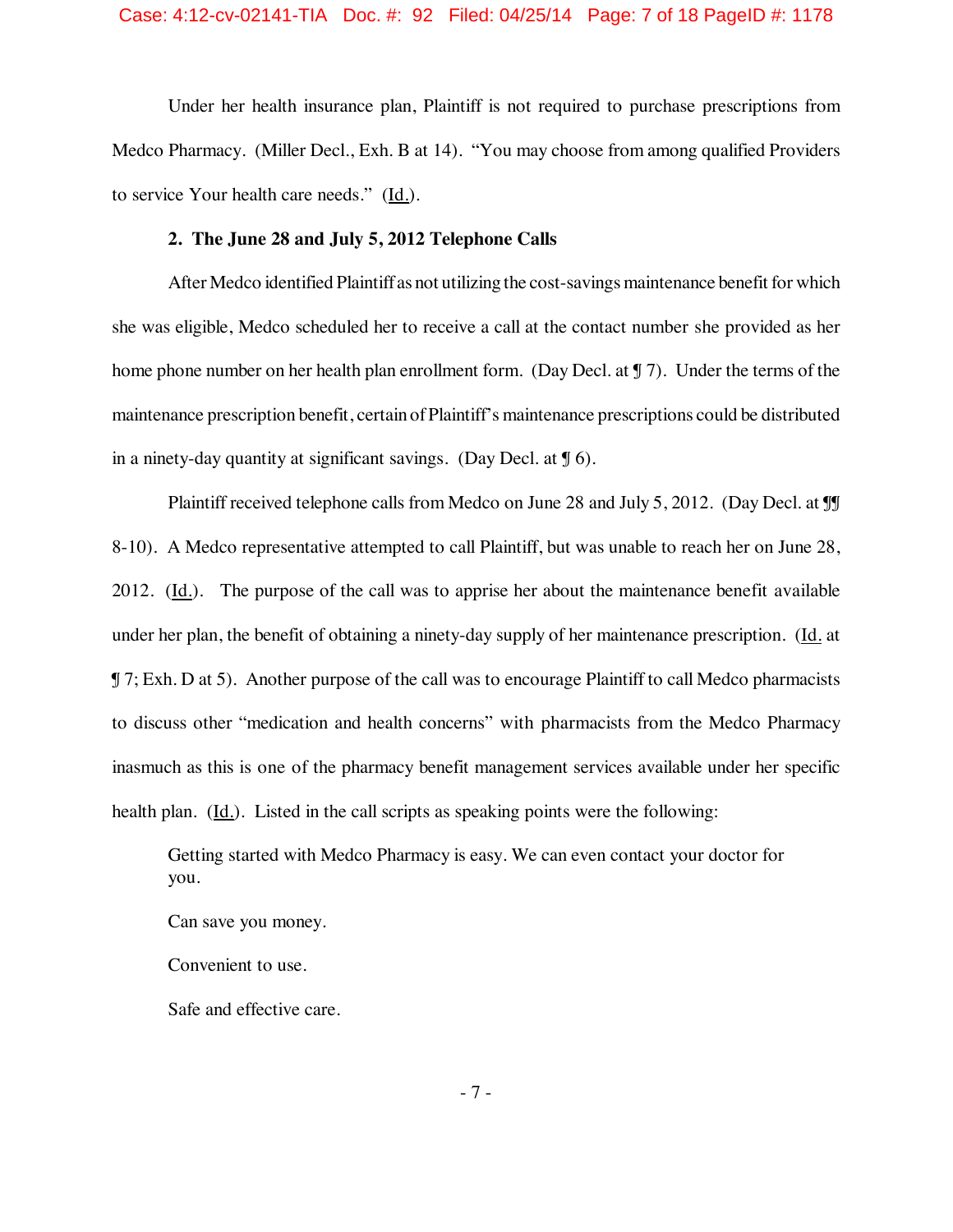(Decl. Elkins, Exh. D at 4).

Plaintiff answered the July 5, 2012 call at the contact number she provided on her health plan

enrollment form and the following conversation occurred between Michael Ortega, a Medco

prescription benefits specialist, and Plaintiff:

Plaintiff: Hello

Michael Ortega: Hello

Plaintiff: Hello

Michael Ortega: Hi, my name is Michael Ortega. I'm Prescription Benefit Specialist with MEDCO. We're the company that manages the Coventry of Missouri. This call may be monitored or recorded. Is Susie there?

Plaintiff: What do you want?

Michael Ortega: What we do is we manage the medications, the claims come to us and we approve them and what we are doing is we're calling to list some of the benefits of the plan and savings on the three month supply.

Plaintiff: Oh, okay.

Michael Ortega: Have you heard of MEDCO?

Plaintiff: Yeah. Yeah. Okay, I am not interested, but thanks for calling.

Michael Ortega: All right. Bye.

(ECF Nos. 68 at Exhs. 1, 2 and 4 and 81). Plaintiff contends that she heard a prerecorded message apprising her that the call might be recorded when she answered the call before speaking to Mr. Ortega. (Elkins Decl. at  $\sqrt{9}$ ). The Court notes that "the parties agreed to defer those issues [whether the call was made using an automated telephone dialing system or prerecorded voice] as part of a compromise to limit Elkins' perceived need for additional discovery and allow the threshold question of consent to be presented to the Court." (ECF No. 68 at 11 n.3). In the April 12, 2013 Order, the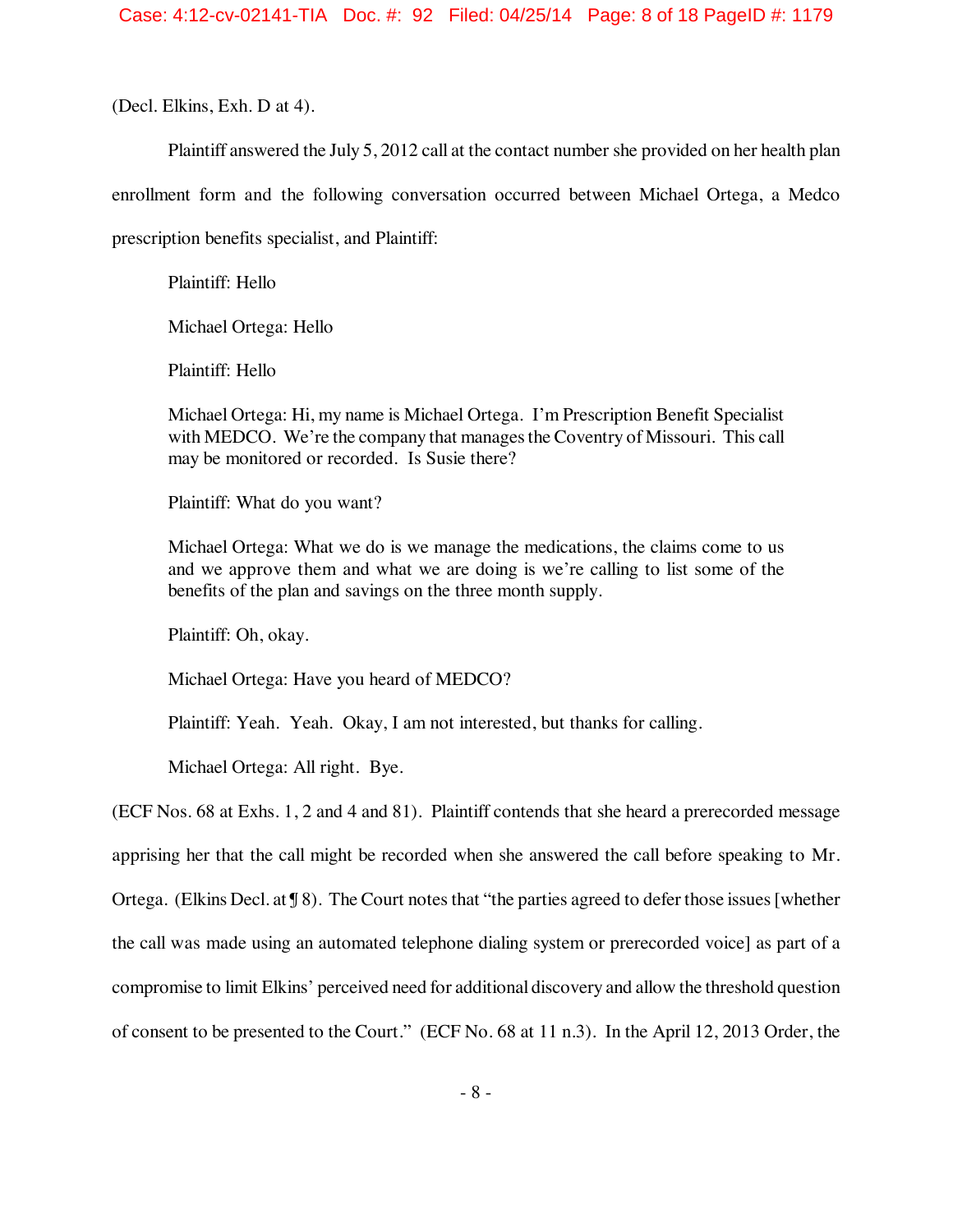Court withdrew without prejudice as requested by Plaintiff in the Joint Status Report, the motion to compel regarding whether Medco used an "automatic telephone dialing system." (ECF No. 73).

Plaintiff has two telephone numbers, a land line (314-392-9450) and a cell phone (314-922-0901). (Miller Decl., Exh. 3 at ¶ 5). Plaintiff's cell phone isregistered on the Do Not Call Registry. (Elkins Decl. at  $\int$  10).

## **Discussion A. Motion for Summary Judgment**

## 1. Prior Express Consent

In relevant part, the TCPA makes it unlawful for a person: "(A) to make any call (other than a callmade for emergency purposes or made with the prior express consent of the called party) using any automatic telephone dialing system or an artificial or prerecorded voice ... to any telephone number assigned to a ... cellular telephone service ...." 47 U.S.C. § 227(b)(1)(A). Section  $227(b)(1)(A)$  carves out an exception to its broad prohibition on robocalls to cellular phones for those calls made with the recipient's "prior express consent." Thus, there is no violation of the TCPA if the called party provided his or her express consent to receive auto-dialed or prerecorded message calls on his or her cellular phone. See id. The Federal Communications Commission ("FCC") has clarified what constitutes "express consent" under the TCPA. The FCC has done so pursuant to its authority to create rules and regulations implementing the TCPA. See 47 U.S.C. § 227(b)(2). The FCC has stated the following with regard to the prior express consent defense:

[P]ersons who knowingly release their phone numbers have in effect given their invitation or permission to be called at the number which they have given, absent instructions to the contrary. Hence, telemarketers will not violate our rules by calling a number which was provided as one at which the called party wishes to be reached.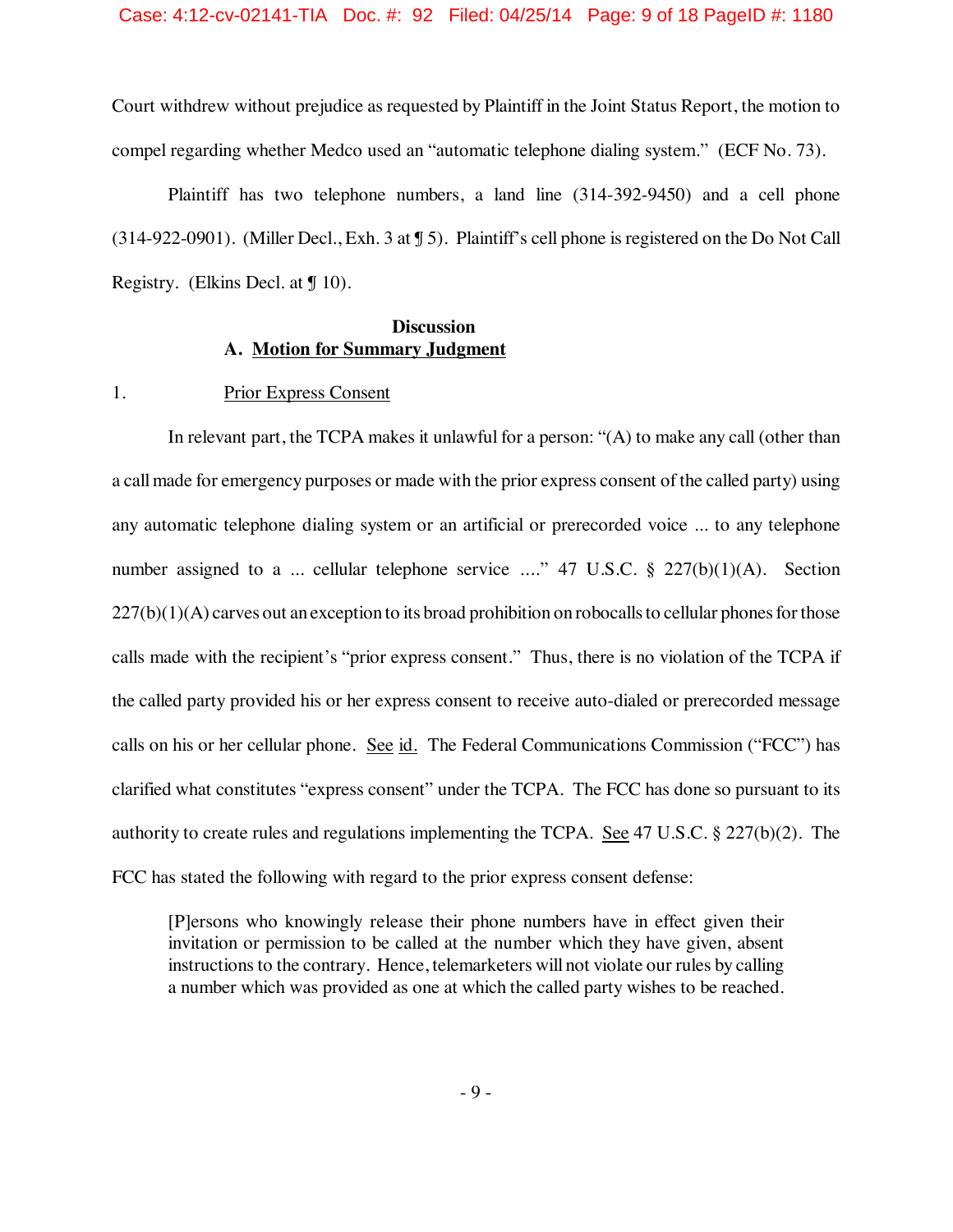## Case: 4:12-cv-02141-TIA Doc. #: 92 Filed: 04/25/14 Page: 10 of 18 PageID #: 1181

In re Rules & Regs. Implementing the Telephone Consumer Protection Act of 1991, 7 F.C.C.R. 8752, 8769 ¶ 31 (Oct. 16, 1992). Thus, a telemarketer does not violate the TCPA "by calling a number which was provided as one at which the called party wishes to be reached." Id. In 2008, the FCC clarified its 1992 Order in the debt collection context:

Because we find that autodialed and prerecorded message calls to wireless numbers provided by the called party in connection with an existing debt are made with the "prior express consent" of the called party, we clarify that such calls are permissible. We conclude that the provision of a cell phone number to a creditor, e.g., as part of a credit application, reasonably evidences prior express consent by the cell phone subscriber to be contacted at that number regarding the debt.

In re Rules & Regs. Implementing the Telephone Consumer Protection Act of 1991, 23 F.C.C.R.

559, 564 (Jan. 4, 2008).

The FCC has further explained that consumers who provide a cellular phone number for business communications could reasonably expect to be contacted at that number with calls from that business, absent instructions to the contrary as follows:

We conclude that the provision of a cell phone number to a creditor, e.g., as part of a credit application, reasonably evidences prior express consent by the cell phone subscriber to be contacted at that number regarding the debt. In the 1992 TCPA Order, the Commission determined that "persons who knowingly release their phone numbers have in effect given their invitation or permission to be called at the number which they have given, absent instructions to the contrary."

Id. at 23 F.C.C.R. at 564-65.

Calls otherwise in violation of the TCPA are not unlawful if made "for emergency purposes or made with the prior express consent of the called party,"  $47 \text{ U.S.C.}$  §  $227(b)(1)(A)$ ; however, "express consent" is not an element of a TCPA plaintiff's prima facie case, but rather is an affirmative defense for which the defendant bears the burden of proof. See In re Rules and Regulations Implementing the Telephone Consumer Protection Act of 1991, 23 F.C.C.R. 559, 565 ¶ 10 (Jan. 4,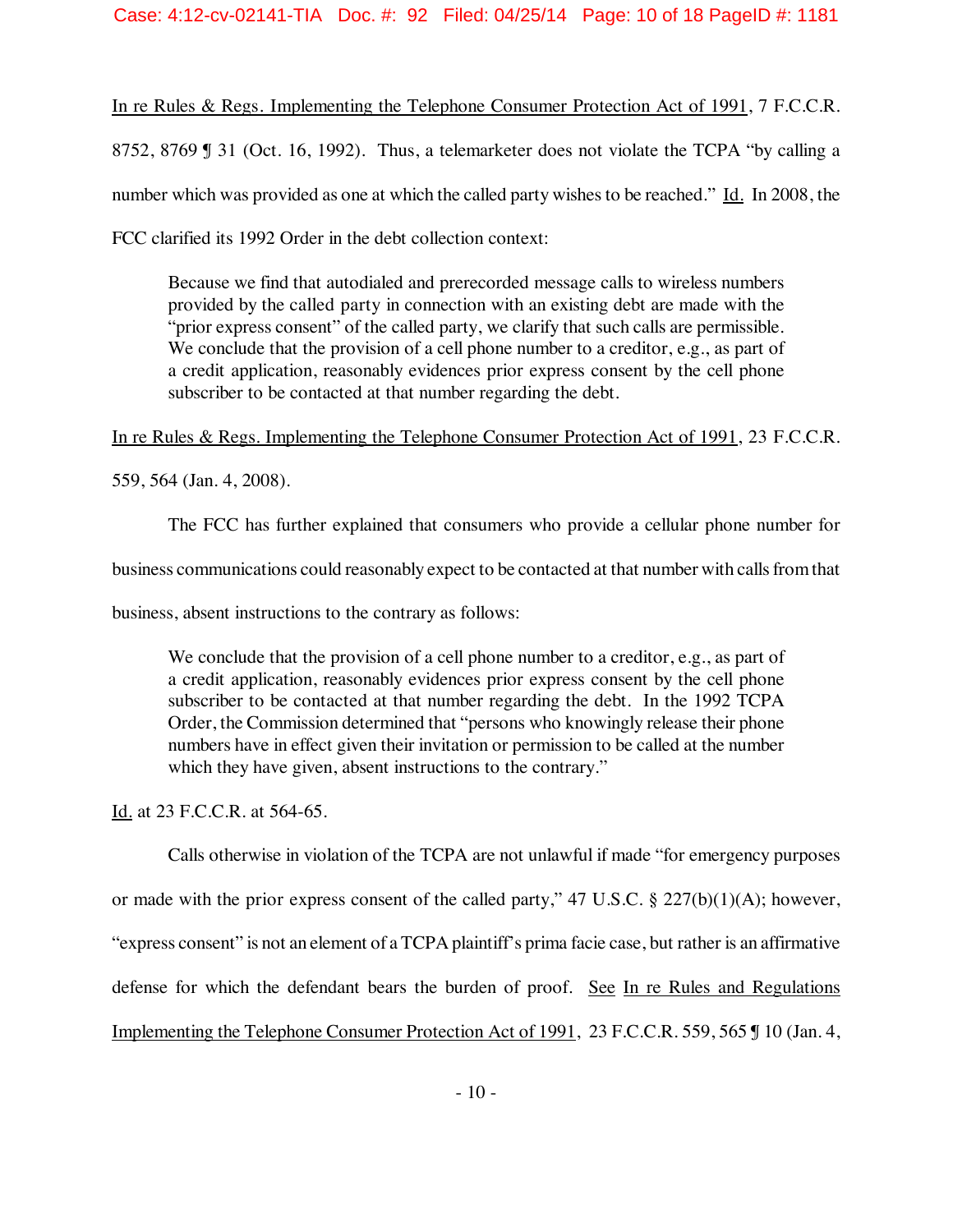## Case: 4:12-cv-02141-TIA Doc. #: 92 Filed: 04/25/14 Page: 11 of 18 PageID #: 1182

2008) ("[W]e conclude that the creditor should be responsible for demonstrating that the consumer provided prior express consent" because the creditor is "in the best position to have records kept in the usual course of businessshowing such consent."). Although the Eighth Circuit Court of Appeals has not addressed the issue whether the plaintiff or the defendant has the burden of proving prior express consent, one circuit court and many district courts have concluded that consent is an affirmative defense that must be pleaded and proven by the defendant. E.g., Grant v. Capital Mgmt. Servs., L.P., 449 F. App'x 598, 600 n.1 (9th Cir. 2011); Levy v. Receivables Performance Mgmt. LLC, 2013 WL 5310166, at \*6 (E.D.N.Y. Sept. 23, 2013); Robbins v. Coca-Cola Co., 2013 WL 2252646, at \*2 (S.D.Cal. May 22, 2013); Swope v. Credit Mgmt., LP, 2013 WL 607830, at \*2 (E.D. Mo. 2013); Breslow v. Wells Fargo Bank, N.A., 857 F.Supp.2d 1316, 1319 (S.D. Fla. 2012) (stating that "the prior express consent exemption acts as an affirmative defense, and 'the burden will be on the creditor to show it obtained the necessary prior express consent.'"); Connelly v. Hilton Grant Vacations Co., LLC, 2012 WL 2129364, at \*3 (S.D. Cal. 2012); Thrasher-Lyon v. CCS Commercial, LLC, 2012 WL 3835089, at \*1 (N.D. Ill. 2012); Shupe v JPMorgan Chase Bank of Arizona, 2012 WL 1344820, at \*4 (D. Ariz. 2012); Lee v. Credit Mgmt., LP, 846 F.Supp.2d 716, 730 (S.D. Tex. 2012).

The Court finds that Plaintiff's TCPA claim is barred because she gave her express prior consent to be called at the number she provided when she gave that number at the time of enrollment as her number for contact related to her healthcare benefits. When she enrolled in the group health plan through her employer by executing the Enrollment and Change form, Plaintiff identified "314-922-0901" as her home number on the formand certified that the information she provided was true and accurate. In the enrollment formPlaintiff certified that she carefully read and agreed to abide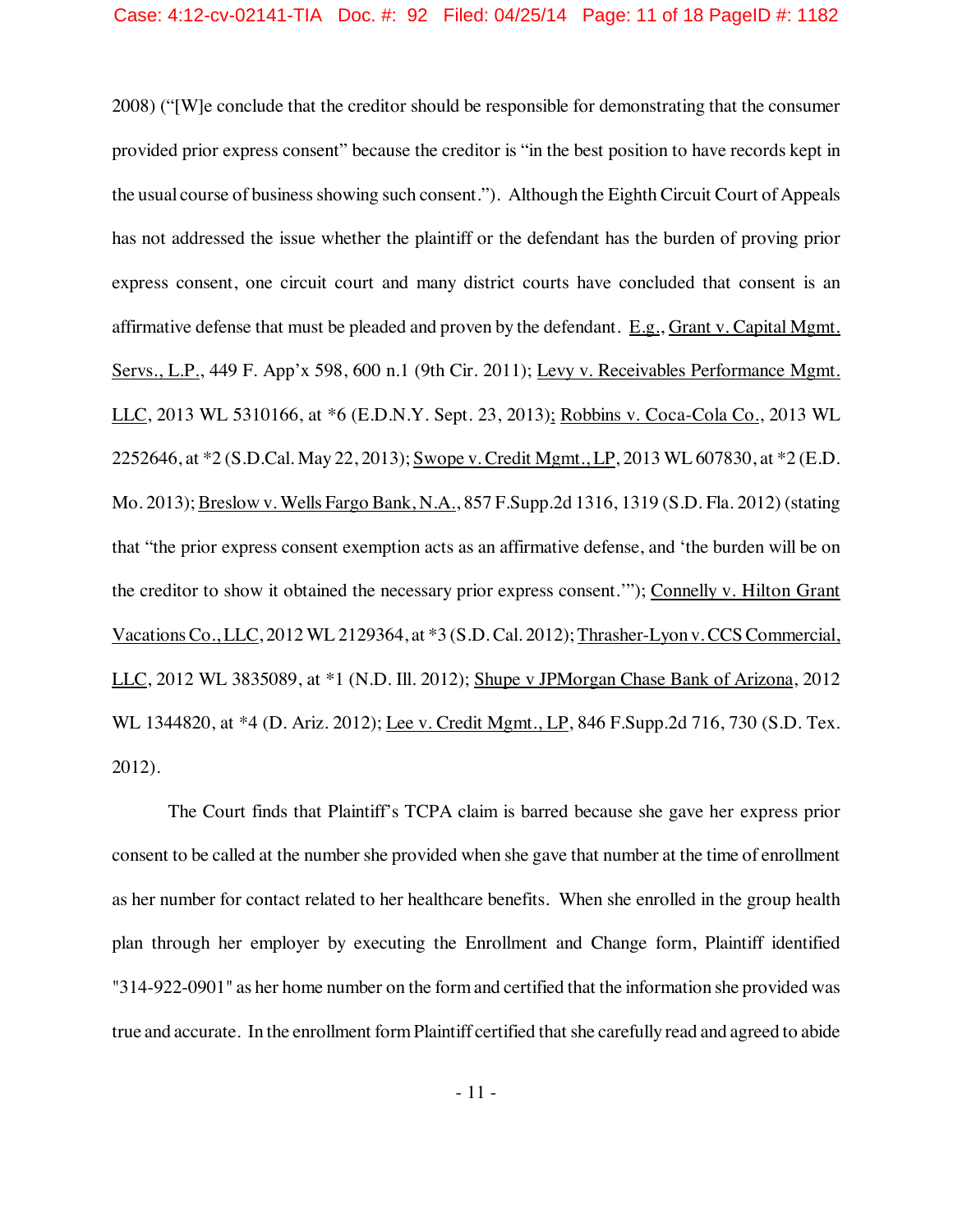## Case: 4:12-cv-02141-TIA Doc. #: 92 Filed: 04/25/14 Page: 12 of 18 PageID #: 1183

by the provisions of the Group Health Agreement, Certificate of Coverage and Benefit Riders under which she enrolled. The Certificate of Coverage ("Certificate") states that Coventry may use and share the personal information provided for treatment, payment, and health care operations and may use or share the personal information with "other businesses who work for the Plan ... [t]o tell You about treatment options or health related services." The Certificate also provides that the members have certain rights including the right to ask for restrictions, and apprised the members to read the Coventry Notice of Privacy Practices for more information. It is uncontroverted that Plaintiff agreed in writing that she would abide by the provisions of the Group Health Agreement, Certificate of Coverage, and Benefit Riders, and she never provided notice requesting she should not be contacted at the number she provided with respect to her health benefits, including the Maintenance Drug Program.<sup>1</sup> Plaintiff was called by a pharmacy benefits specialist with her pharmacy benefits manager on behalf of her existing health plan regarding the pharmacy benefits she was receiving on an ongoing basis.

In an analogous case, the court found that the plaintiff gave her prior express consent to receive the defendant's automated call on her cellular telephone, because she provided her cellular number in the course of requesting a fraud alert, and she did not condition the use of her number for fraud alert purposes. Greene v. DirecTV, Inc., 2010 WL 4628734, at \* 1-2 (N.D. Ill. Nov. 8, 2010)

<sup>&</sup>lt;sup>1</sup>The undersigned finds Plaintiff's contention that she could not provide consent inasmuch as she never actually reviewed the documents and agreements at the time of her enrollment does not preclude the entry of judgment. See Burcham v. Expedia, Inc., 2009 WL 586513, at \*2-\*4 (E.D. Mo. 2009) (failure to see or read the terms of agreement will not excuse compliance with its terms so long as customer on notice of contract terms available and thus bound by those terms); Carlisle v. CitiMortgage, Inc., 2008 WL 68845, at \*2-\*3 (E.D. Mo. Jan, 4, 2008) (signing a form stating he had read the agreement carefully and agreed to abide by all rules, policies and procedures is binding as to the agreement's terms).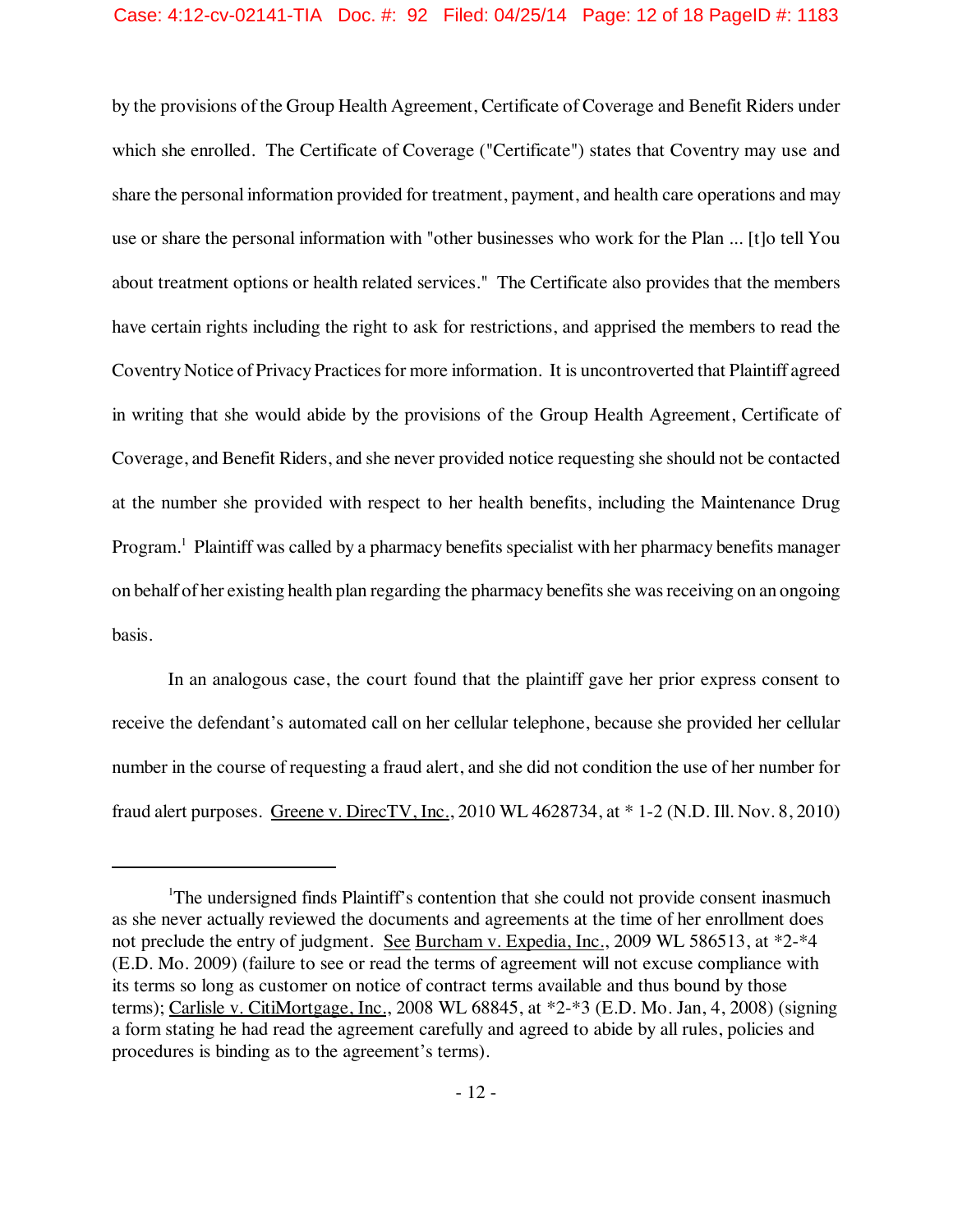## Case: 4:12-cv-02141-TIA Doc. #: 92 Filed: 04/25/14 Page: 13 of 18 PageID #: 1184

(declining to address plaintiff's challenge to the FCC's interpretation of "express consent" because "[a] district court must accept the FCC's interpretation of the TCPA as expressed in their regulations and orders" and consequently, such courts have "no jurisdiction to determine the validity of FCC orders."). Like the instant case, plaintiff provided her cellphone number to a credit reporting agency, as part of a fraud alert, specifically for the purpose of having potential creditors contact her. Id. at \*1. Thus, the court found that when potential creditors called the plaintiff at that number, as a fraud alert notification, the potential creditors had not violated the TCPAbecause she had given her express consent through the fraud alert. Id. at  $* 3$ . In another case, the court found plaintiff voluntarily provided her cellular number in the process of obtaining a subscription and therefore gave defendant permission to contact at that number absent instructions to the contrary. Steinhoff v. Star Tribune Media Co., LLC, 2014 WL 1207804, at \* 3 (D. Minn. Mar. 24, 2014). The Court concludes that the provision of her cell phone number reasonably evidences prior express consent by Plaintiff to be contacted at that number regarding pharmacy benefits.

#### 2. Established Business Relationship

Section 64.1200 $(c)(2)$  provides that it is a violation of the TCPA to call "[a] residential telephone subscriber who has registered his or her telephone number on the national do-not-call registry of persons who do not wish to receive telephone solicitations that is maintained by the Federal Government." The current rules define the term "established business relationship" ("EBR") as "a relationship ... on the basis of an inquiry, application, purchase or transaction by the [recipient]." 47 C.F.R. §64.1200(f)(5).

This Court has recognized that a potential recipient's existing business relationship with the defendant is an affirmative defense to the TCPA, and the burden of demonstrating that a call was not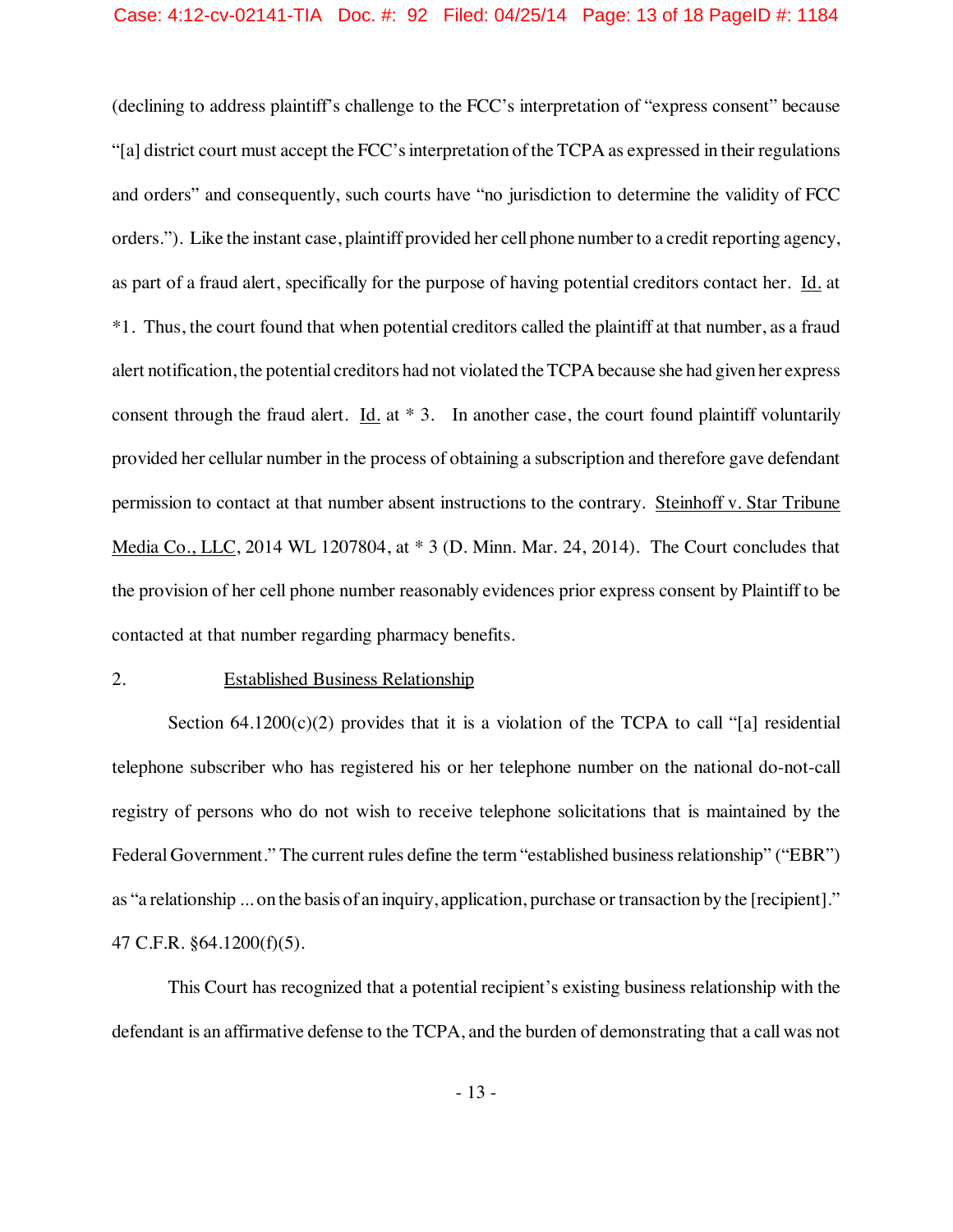unsolicited by way of an existing business relationship or another means, rests with the caller. St. Louis Heart Ctr., Inc. v. Forest Pharm., Inc., 2013 WL 1076540, at \*2 n.2, \*6 n.6 (E.D. Mo. March 13, 2013). "[A]n EBR may be terminated by the recipient's request to terminate future communications." CE Design Ltd. v. Prism Bus. Media, Inc., 2009 WL 2496568, at  $*$  4, 15 (N.D.Ill. 2009) (citing In re Rules and Regulations Implementing the Telephone Consumer Protection Act of 1991, 7 F.C.C.R. 8752, 8779 n.47 (Oct. 16, 1992)(Explaining that "subscribers maysever anybusinessrelationship, i.e., revoke consent to any future solicitations, byrequesting that they not receive further calls from a telemarketer, thus subjecting that telemarketer to the requirements of  $\S$  64.1200(e).").

Assuming the call was a telephone solicitation, Plaintiff's "Do Not Call" claim fails because her established business relationship with Medco bars liability for the call. 47 C.F.R. 64.1200(f)(12). It is uncontroverted that Plaintiff had an established business relationship with Medco as evidenced by Plaintiff utilizing Medco's prescription benefit management services to fill twelve prescriptions from January 1 to June 1, 2012 at one of Medco's retail-network pharmacies and submitting prescription claims to Medco for thirty-day supplies of maintenance medications. Because the undisputed facts demonstrated that Medco Health Solutions, Inc. is entitled to judgment as a matter of law, the undersigned will grant the motion for summary judgment.

## **B. Motion for Additional Time to Conduct Discovery**

Under Federal Rule Civil Procedure 56(d), a district court may defer considering a motion for summary judgment if a party opposing the motion "shows by affidavit or declaration that, for specified reasons, it cannot present facts essential to justify its opposition." Fed. R. Civ. P. 56(d); Chambers v. Travelers Cos., Inc., 668 F.3d 559, 568 (8th Cir. 2012). Rule 56(d) reflects the principle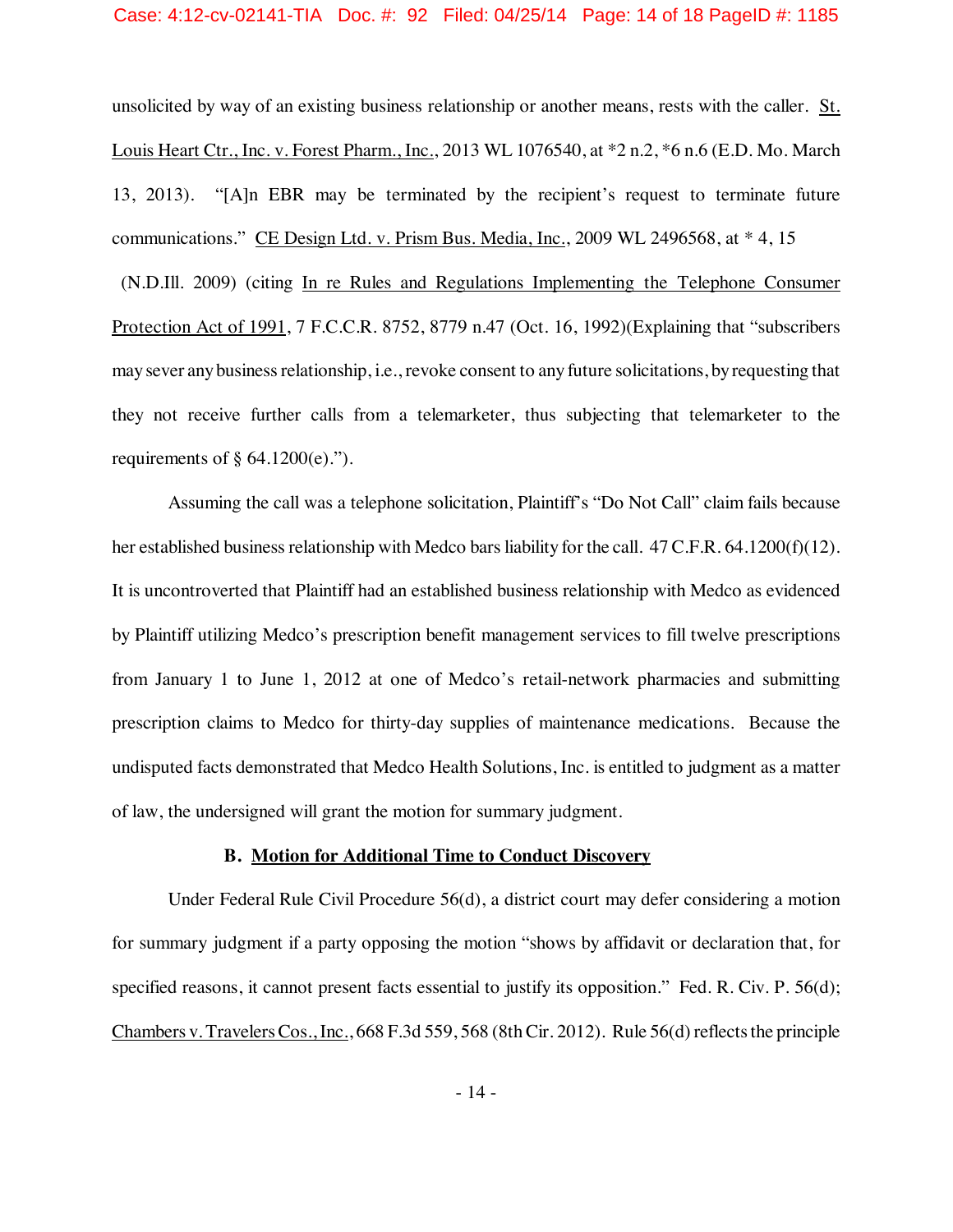## Case: 4:12-cv-02141-TIA Doc. #: 92 Filed: 04/25/14 Page: 15 of 18 PageID #: 1186

that "summary judgment is proper only after the nonmovant has had adequate time for discovery." Ray v. Am. Airlines, Inc., 609 F.3d 917, 923 (8th Cir. 2010)(citation omitted). As such, Rule 56(d) "should be applied with a spirit of liberality." United States ex. rel. Bernard v. Casino Magic Corp., 293 F.3d 419, 426 (8th Cir. 2002) (citation omitted).

Rule 56(d), however, "is not a shield that can be raised to block a motion for summary judgment without even the slightest showing by the opposing party that his opposition is meritorious." Duffy v. Wolle, 123 F.3d 1026, 1040 (8th Cir. 1997); see also Gardner v. Howard, 109 F.3d 427, 431 (8th Cir. 1997) ("Rule 56(f) does not condone a fishing expedition.") A nonmovant seeking relief under Rule 56(d) must do more than speculate that it may discover additional facts that would overcome a motion for summary judgment, see Stanback v. Best Diversified Prods., 180 F.3d 903, 911 (8th Cir. 1999), and must submit an affidavit showing "'what specific facts further discovery might unveil.'" Id. (quoting Dulany v. Carnahan, 132 F.3d 1234, 1238 (8th Cir. 1997)). "Where a party fails to carry [his] burden under Rule [56(d)], 'postponement of a ruling on a motion for summary judgment is unjustified.'" Id.

"To obtain a continuance under  $[Rule 56(d)],$  the movant must show good reason for being unable to present facts essential to its response." Elnashar v. Speedway SuperAmerica, LLC, 484 F.3d 1046, 1055 (8th Cir. 2007). Mere speculation that the nonmoving party controls relevant facts is an insufficient basis for a Rule 56(d) continuance. Davis v. G.N. Mortg. Corp., 396 F.3d 869, 885 (7thCir. 2005). In addition, a plaintiff who has been "dilatory in pursuing discovery" is generally not entitled to a Rule 56(d) continuance. Snyder v. Livingston, 2012 WL 32984, at \*2 (N.D. Ind. Jan. 5, 2012); accord Pfingston v. Ronan Eng'g Co., 284 F.3d 999, 1005 (9th Cir. 2002) ("The failure to conduct discovery diligently is grounds for denial of a [Rule 56(d)] motion.").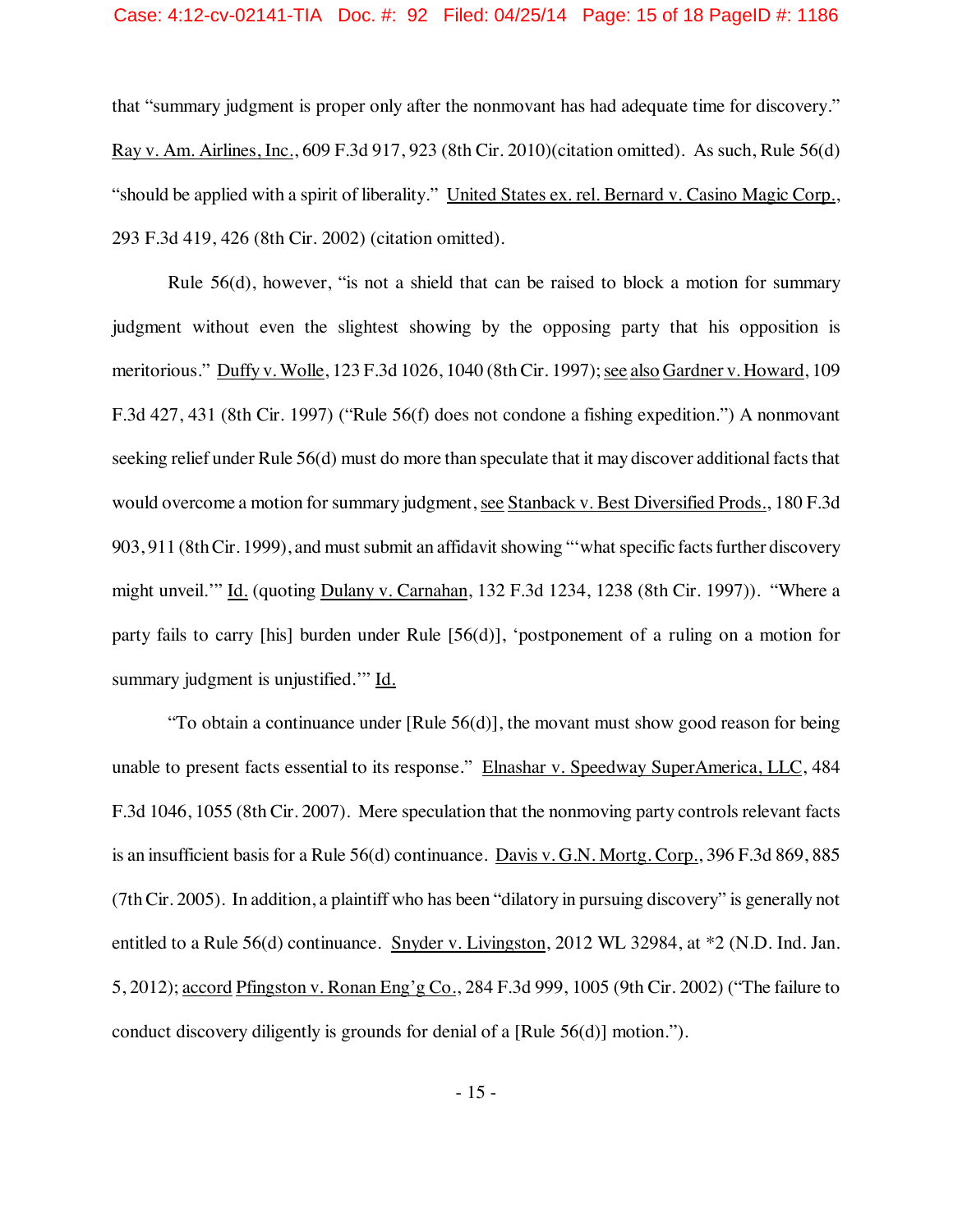## Case: 4:12-cv-02141-TIA Doc. #: 92 Filed: 04/25/14 Page: 16 of 18 PageID #: 1187

"As a general rule, summary judgment is proper 'only after the nonmovant has had adequate time for discovery.'" Iverson v. Johnson Gas Appliance Co., 172 F.3d 524, 530 (8th Cir. 1999) (quoting In re TMJ Litig., 113 F.3d 1484, 1490 (8th Cir. 1997)). "Nonmovants may request a continuance under Rule 56(f) until adequate discovery has been completed if they otherwise cannot present facts sufficient to justify their opposition. This option exists to prevent a party from being unfairly thrown out of court by a premature motion for summary judgment." Id. Yet Rule 56(f) "'is not a shield that can be raised to block a motion for summary judgment without even the slightest showing by the opposing party that his opposition is meritorious.'" Humphreys v. Roche Biomedical Labs., Inc., 990 F.2d 1078, 1081 (8th Cir. 1993) (citation omitted). A Rule 56(f) affidavit must "set forth 'specific facts further discovery might uncover,' or what information further discovery might reveal." Anuforo v. Comm'r of Internal Revenue, 614 F.3d 799, 808 (8th Cir. 2010) (citation omitted).

In the instant case, Plaintiff's counsel filed a declaration requesting documents describing the relationship between Medco and Medco Pharmacy, documents explaining the intent and purpose behind the calls, and consumer complaints regarding the challenged calls. (Burke Decl. at  $\P$   $\parallel$  3, 4, and 7). In particular, counsel first contends that Plaintiff has not been provided any discovery regarding the relationship between Defendant Medco Health Solutions, Inc. and Medco Pharmacy. The undersigned agrees that such documentation is not relevant inasmuch as Medco Health Solutions, Inc. is the only named defendant in the instant action, and the party who made the call(s) at issue as her pharmacy benefits manager. Indeed, Plaintiff asserts, without explanation, that "[i]f Medco Pharmacy is not under common ownership with defendant, then 'prior express consent' is even more attenuated...[.]"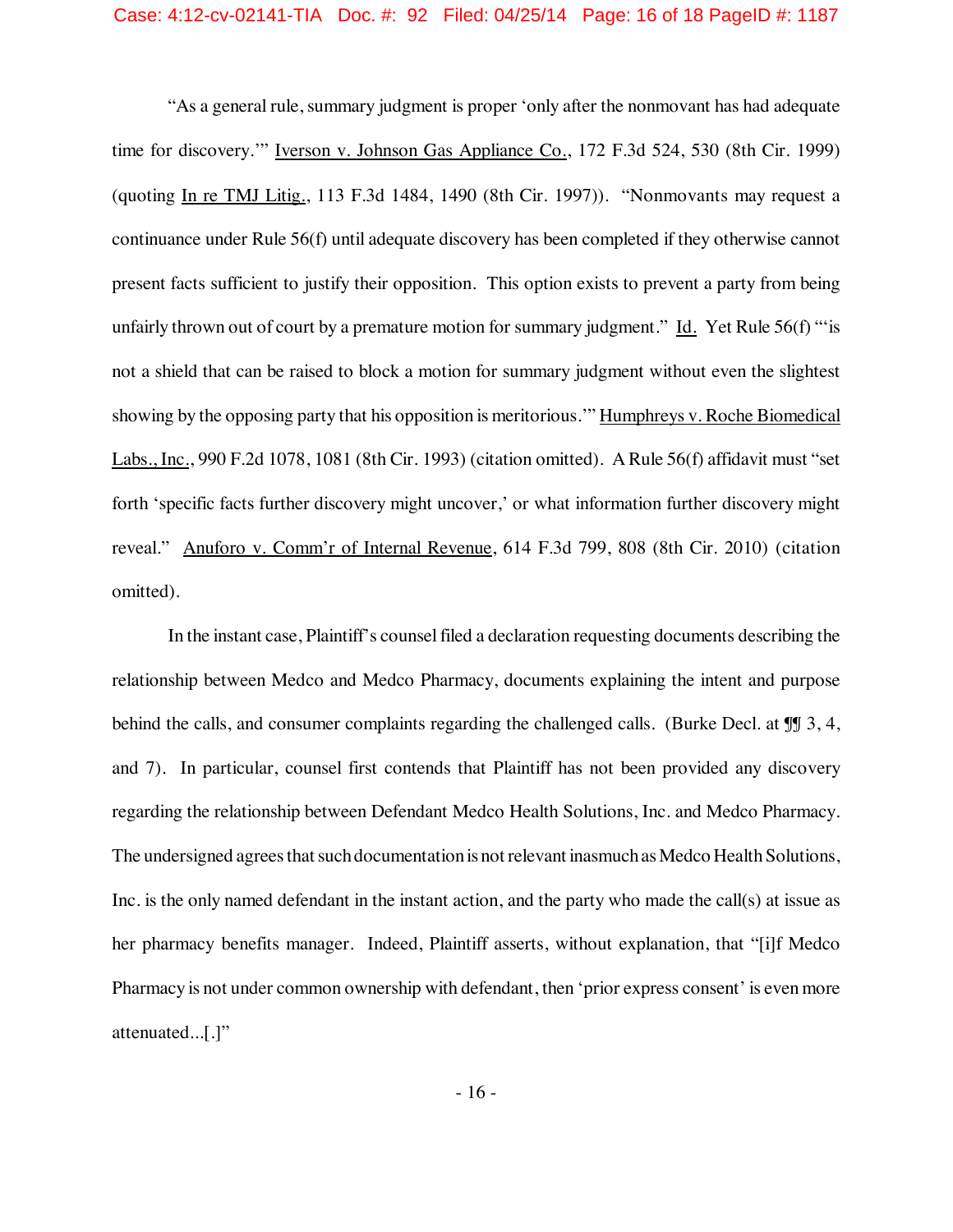## Case: 4:12-cv-02141-TIA Doc. #: 92 Filed: 04/25/14 Page: 17 of 18 PageID #: 1188

Likewise, Plaintiff's request for documents explaining intent and purpose behind the calls is without merit. A review of the record shows Medco has produced a recording and a transcript of the July 5, 2012 call, and the telephone script/call guide(s) used by Michael Ortega during the phone call. Plaintiff seeks additional discovery alleging the purpose of the call may have been "to bring traffic to www.medco.com in order to sell non-prescription items and personal care products." The Court finds that the requested discovery has no bearing on the prior express consent issue raised in the summary judgment motion. Plaintiff'smere speculation to contradict the undisputed facts cannot support a stay under Rule 56(d). See All-American Hose, 2013 WL 64524, at \*5 ("A nonmovant seeking relief under Rule 56(d) must do more than speculate that it may discover additional facts that would overcome a motion for summary judgment.").

Last, Plaintiff asserts that "Consumer complaints regarding the calls at issue in this case will bear on Medco's claimed Established Business Relationship defense." The undersigned finds such complaints would not have any bearing on Plaintiff's claims.

Inasmuch as Plaintiff has failed to show what further facts she might be able to uncover if she was given further opportunity for discovery, the undersigned will deny Plaintiff's motion to postpone ruling on the summary judgment motion.The Court finds that Plaintiff has failed to provide specific facts explaining how further discovery will enable her to overcome Medco's motion for summary judgment. Under these circumstances, Plaintiff is not entitled to additional time to complete discovery. Plaintiff has not made the necessary showing for additional discovery and deferral of Medco's motion for summary judgment under Rule 56(d). Plaintiff's reasoning for its Rule 56(d) motion is denied.